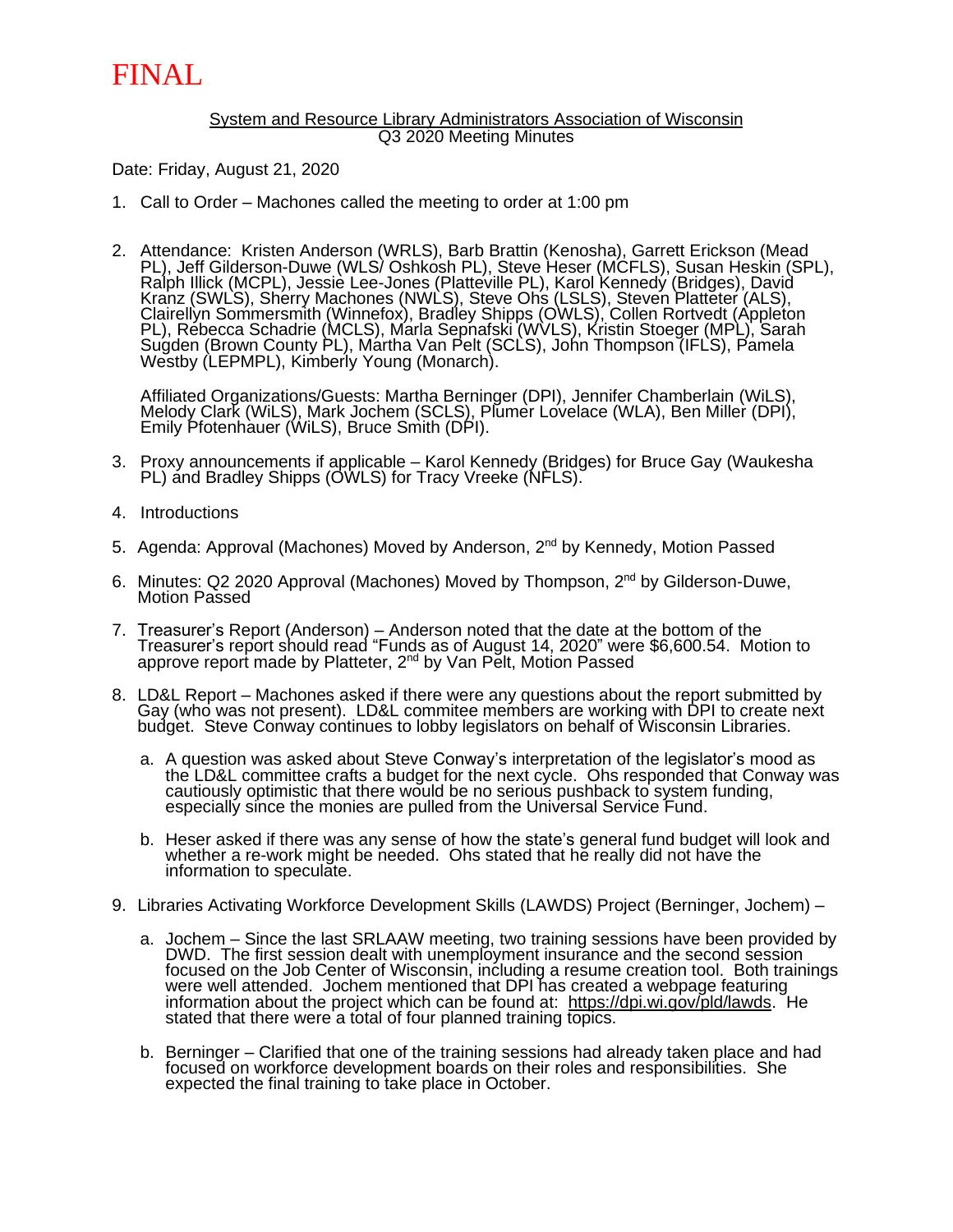# FINAL

- 10.SRLAAW Membership Requirement for Email List (Machones) –Some retirees would like to stay informed by continuing to be members of the SRLAAW list, so the group felt a policy was needed. Subsequently, the SRLAAW Executive Committee developed the policy presented.
	- a. Van Pelt Read the language as only one person could represent an organization and inquired about adding language that would include designees. Discussion followed as to whether the language covers other executive staff.
	- b. The following policy statement was modified and agreed to by consensus: "Listserv access will be granted to individuals that hold <mark>a</mark> current executive administrative position<mark>s</mark> in a library system or resource library." Moved as amended by Gilderson-Duwe, 2<sup>nd</sup> by Westby, Motion Passed
- 11.Impact of Covid-19 on Libraries.
	- a. Heser inquired about whether anyone was cleaning the inside or outside of delivery bins. Shipps and Kennedy stated that their system staff were cleaning the outside of the bins. Kranz stated that they had not made a definite decision, but were leaning toward cleaning the outside of the bin where people touch. Shipps stated the inside is already quarantined for four days so they don't do anything to inside area of bin.
	- b. Sommersmith asked for clarification of the goal of quarantining materials. She stated that the science she is reading is disputing whether the virus can easily be transmitted by touching surfaces and that by extending quarantines, we are losing relevancy with our customer base. Smith stated that DPI staff are evaluating the third round of results from the Realm Test, as well as an article in the Lancet by Emanuel Goldman and from other sources that the initial tests on surface transmission probability were exaggerated. He stated that they had come across an article that stated that CDC tracers could not attribute a single case to surface transmission. DPI staff want to be conservative in giving direction to library staff since safety is paramount. However, they are aware that the emerging science is contrary to their earlier published guidelines. Several directors also stated that they are skeptical of the probability of surface transmission after doing some research. However, many library staff still remain skittish. A suggestion was măde that DPI come up with guides or talking points in regards to older HVAC systems as well. DPI will be issuing an update to guidelines for handling materials at some point in the near future.
	- c. Budget impacts Ohs stated that Racine PL was asked to formulate 2021 budgets with 10%, 15% and 20% decreases. He stated that some municipalities may use Covid as a cover to cut library budgets. Van Pelt stated that Madison PL was asked to present a 10% cut in their 2021 budget, so they are closing the Monroe Street Branch which was very small and cramped. Heser stated the Milwaukee system library budgets will be very similar to last year. Brattin stated that Kenosha budget will likely be flat in 2021, but 2022 may be more difficult. Anderson agreed that 2022 may be the more difficult year. Westby reported that Eau Claire PL is in the process of building a new library and are not filling open positions due to reduced service. She expects a flat budget in 2021. The new library will be designed with Covid in mind, such as more personal spacing and a drive thru window.
	- d. HVAC Ohs reiterated the need for tools to help library staff assess the risk of Covid spreading throughout a building based on age and type of HVAC system. Rortvedt and Machones concurred. Miler and Smith stated that DPI will continue to search for and assess any current studies or literature available.